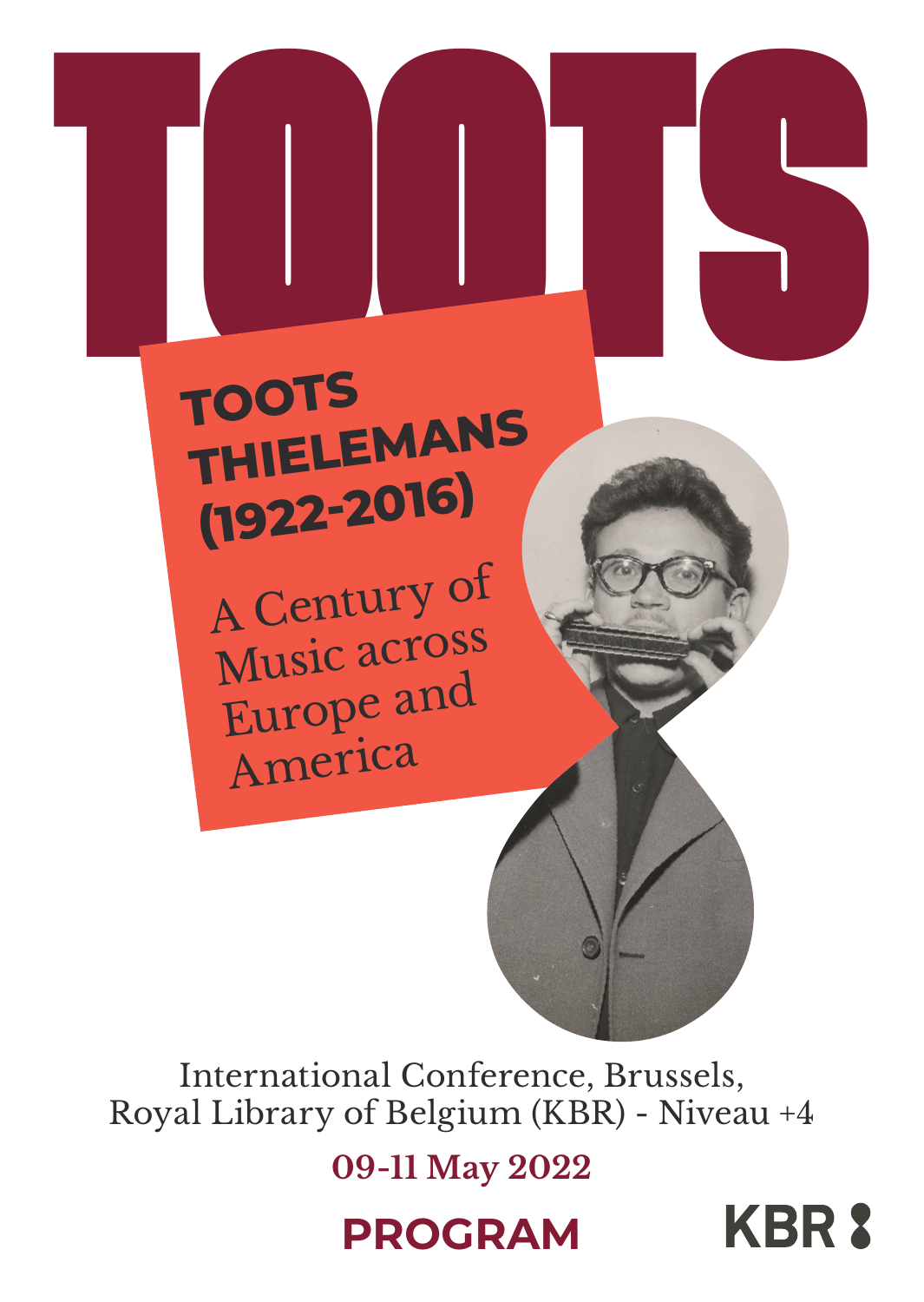

**10.45:** Welcome and registration **11.15:** Opening speech

### **11.30-12.30**

Chair: Hugo Rodriguez (Royal Library of Belgium) **KEYNOTE 1: Kenny Werner** (Berklee College of Music, Boston MA) *Between a Smile and a Tear: the State of Mind That Goes into the Magic of Playing. My Experience with Toots*

## **12.30-14.00:** Lunch

## **SESSION 1.**

Chair: Géry Dumoulin (Musical Instruments Museum)

## **14.00-14.30:**

**Adam Glasser** (professional harmonica player, Patron of Harmonica UK)

*A Personal Portrait of Toots Thielemans*

### **14.30-15.00:**

**Steven De bruyn** (professional harmonica player) *De stille kracht van Toots*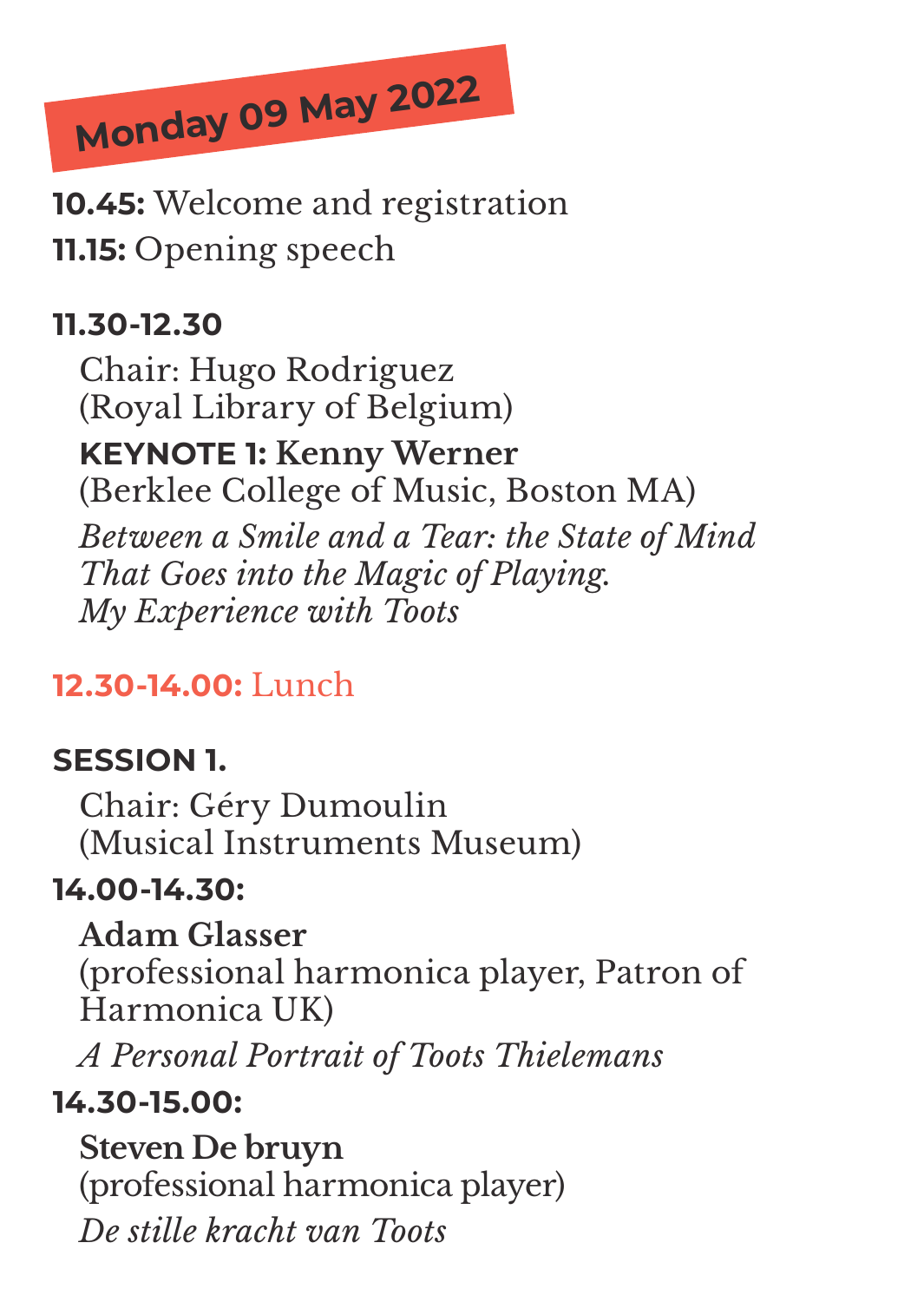#### **15.00-15.30:**

**Neil Adler** (Stanford University, MA, and endorser/ consultant, Seydel Harmonicas) *The Innovative Harmonica Techniques of Toots Thielemans - A Players' Perspective*

**15.30-16.00:** Coffee break

#### **SESSION 2.**

Chair: Bart Cornand (journalist at Knack)

#### **16.00-16.30:**

**Adrien Malemprez** (Université de Liège) *Toots et la guitare*

### **16.30-17.00:**

**Mike del Ferro** (pianist and composer) *Toots and Bel canto / Opera meets Jazz!*

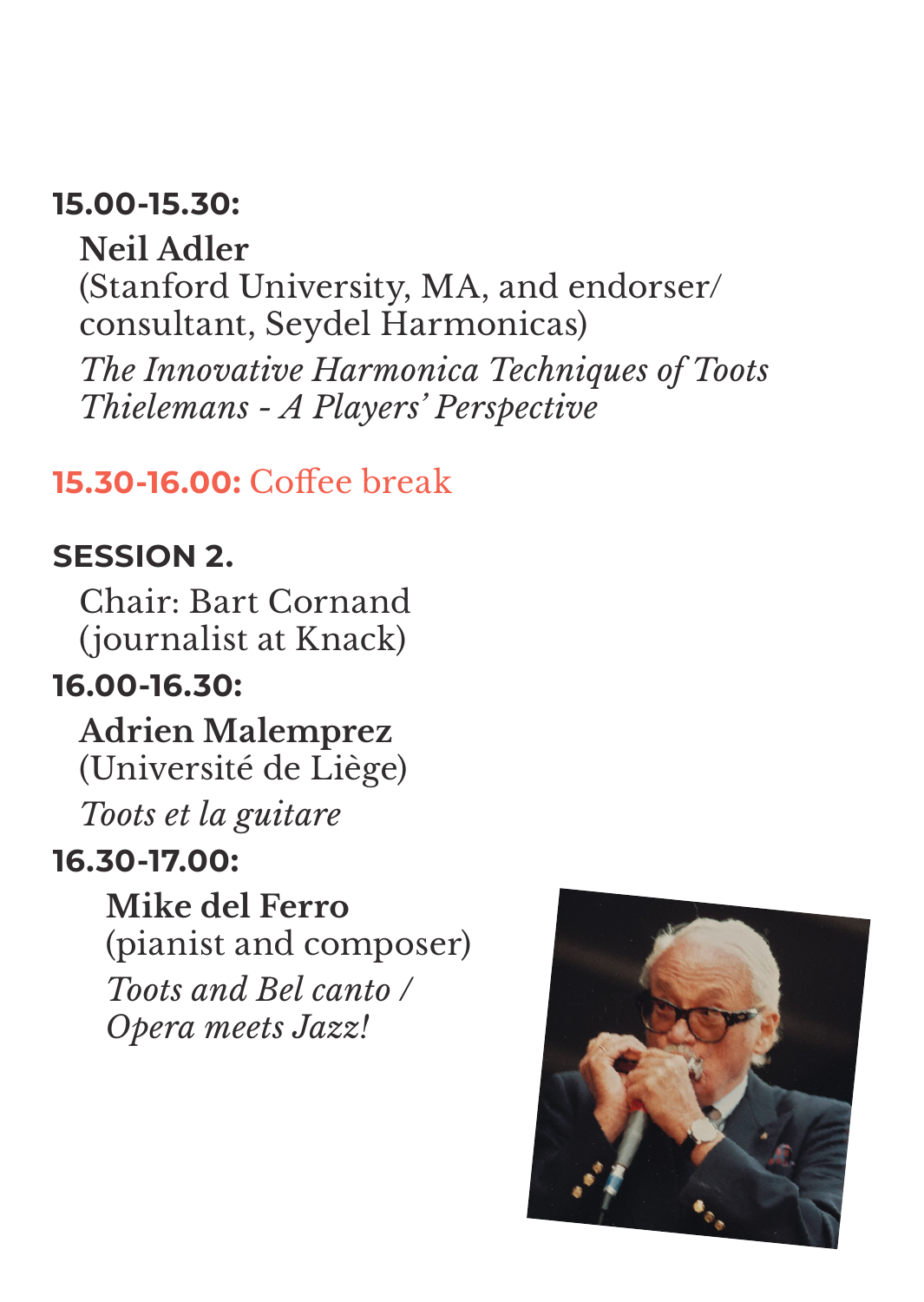

#### **9.30-10.30**

Chair: Hugo Rodriguez (Royal Library of Belgium) **KEYNOTE 2: Jonathan De Souza**  (Western University Ontario) *Harmonica, Guitar, Whistling: The Many Voices of Toots Thielemans*

# **10.30-10.50:** Coffee Break

#### **SESSION 3.**

Chair: Hélène Sechehaye (Conservatoire Royal de Bruxelles)

### **10.50-11.20:**

**Marc Chemillier** (Ecole des Hautes Etudes en Sciences Sociales), **Ke Chen** (University of California San Diego), **Mikhail Malt** (Institut de recherche et coordination acoustique/musique), **Shlomo Dubnov** (University of California San Diego)

*A posthumous improvisation by Toots Thielemans*

#### **11.50-12.20:**

#### **Mikael Bäckman**

(Piteå School of Music at Luleå University of Technology)

*The diatonic side of the chromatic master: Toots and the 10-hole harmonica*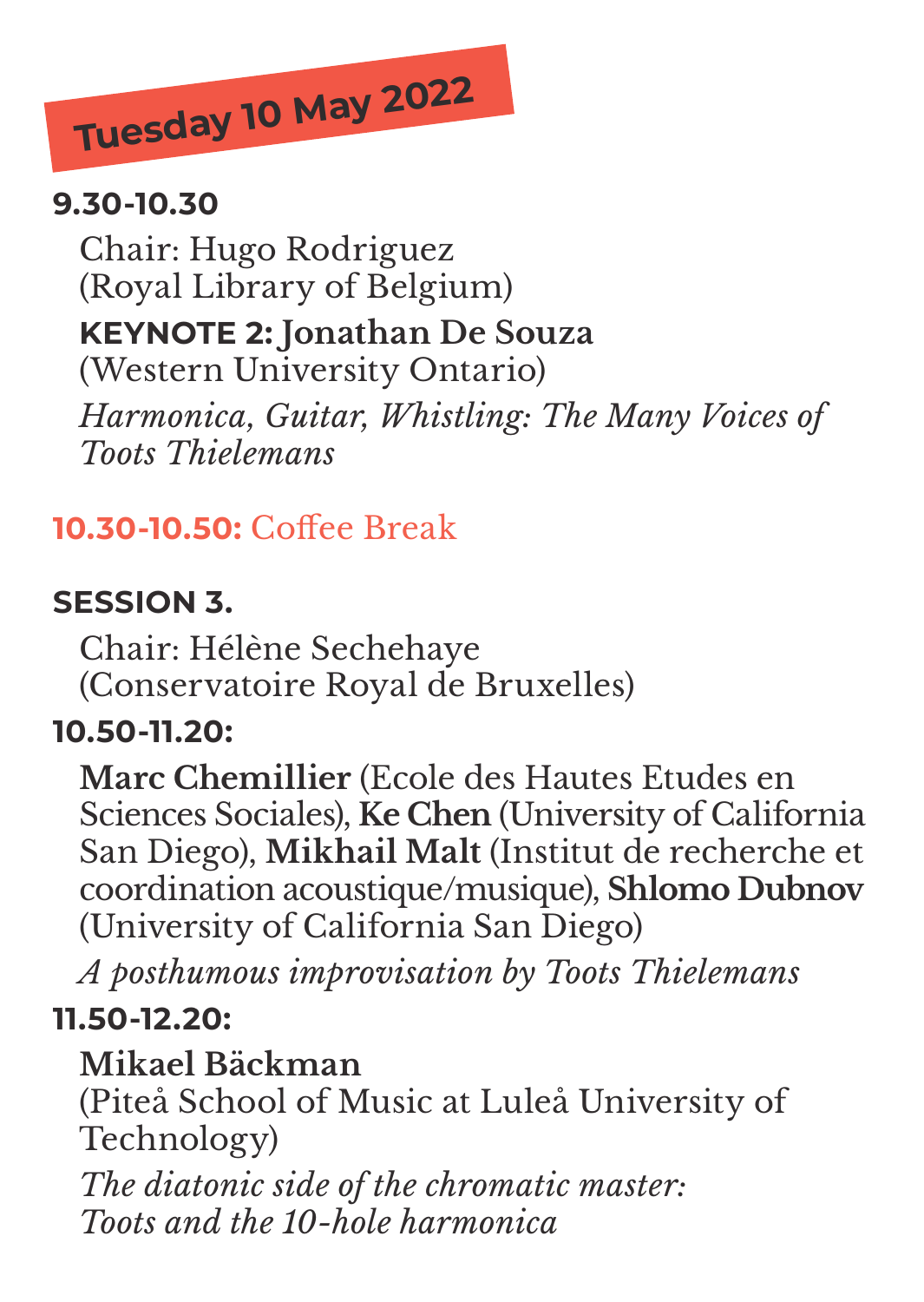# **12.20-13.40:** Lunch

# **13.40-14.40**

Chair: Valérie Dufour (Université Libre de Bruxelles- FNRS)

# **KEYNOTE 3: Martin Guerpin**

(Université d'Evry-Val d'Essonne-Paris-Saclay)

*Américanisation par les arts ? Européanisation du jazz ? Le cas Toots Thielemans*

# **14.40-15.00:** Coffee Break

# **SESSION 4.**

Chair: Christophe Pirenne (Université de Liège)

## **15.00-15.30:**

**Hugo Rodriguez** (Royal Library of Belgium) and **Hélène Sechehaye** (Conservatoire Royal de Bruxelles)

*Toots Thielemans et les musiques latinoaméricaines. Répertoires, réseaux et réception de « l'autre jazz ».*

## **16.00-16.30:**

**Alexandre Piret**  (Università degli Studi di Pavia) *L'éclectisme musical de Toots Thielemans et sa genèse sociale*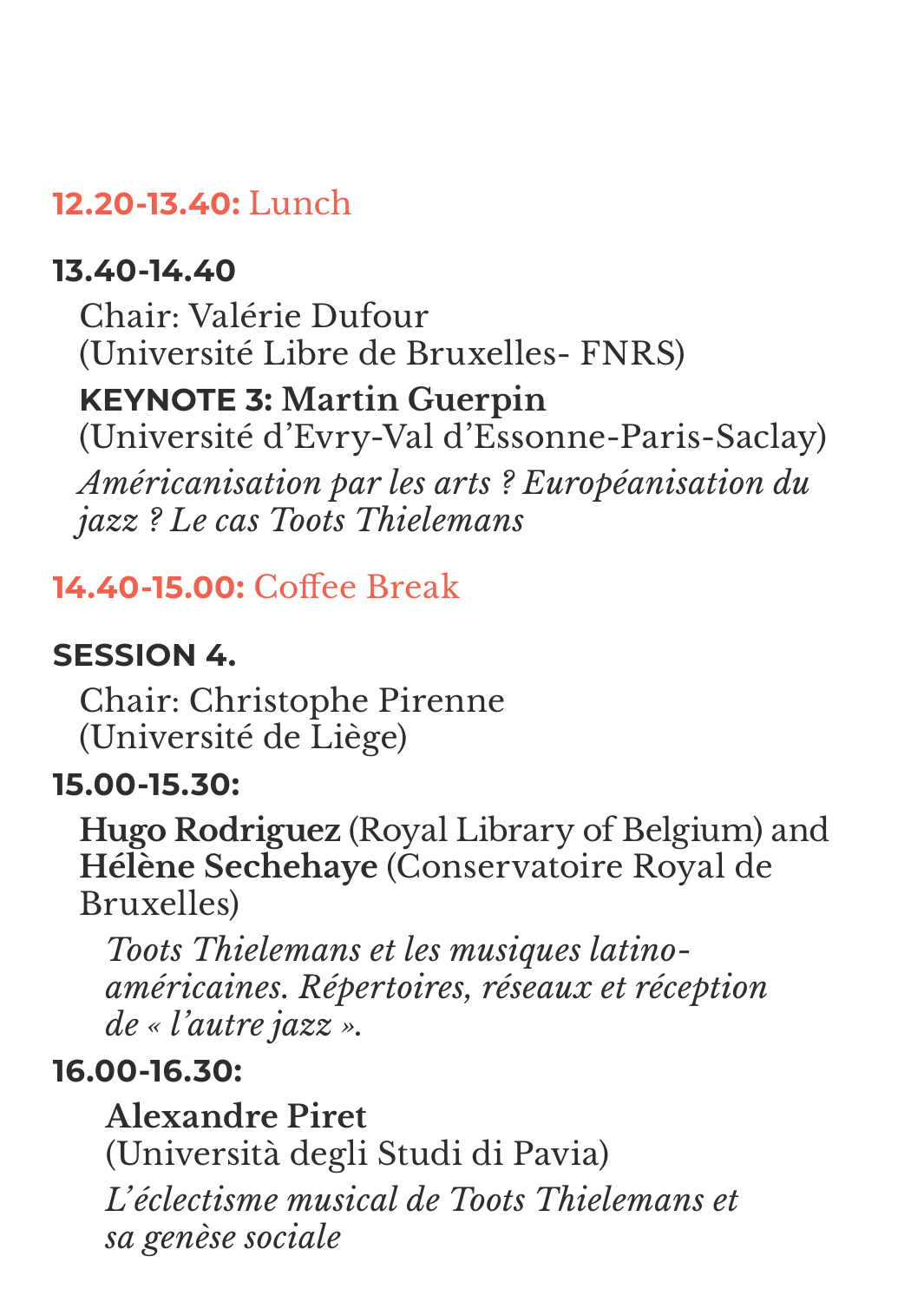### **16.30-17.00:**

**Hugues Warin**

(Conservatoire Royal de Bruxelles)

*Le quartet américain de Toots Thielemans en 1986, entre mainstream et modernité.*

## **20.00:**

**Concert at Bozar, Hall M (3, rue Ravenstein, 1000 Bruxelles)** *Toots 100 & beyond + Toots Thielemans Award 2022*

In collaboration with Bozar, the Conservatoire royal de Bruxelles and the Koninklijk Conservatorium Brussel

Includes a discussion with the musicians, composers and arrangers participants to the concert *Toots 100 & beyond.*

More info on https://www.bozar.be/en/calendar/ toots-100-beyond

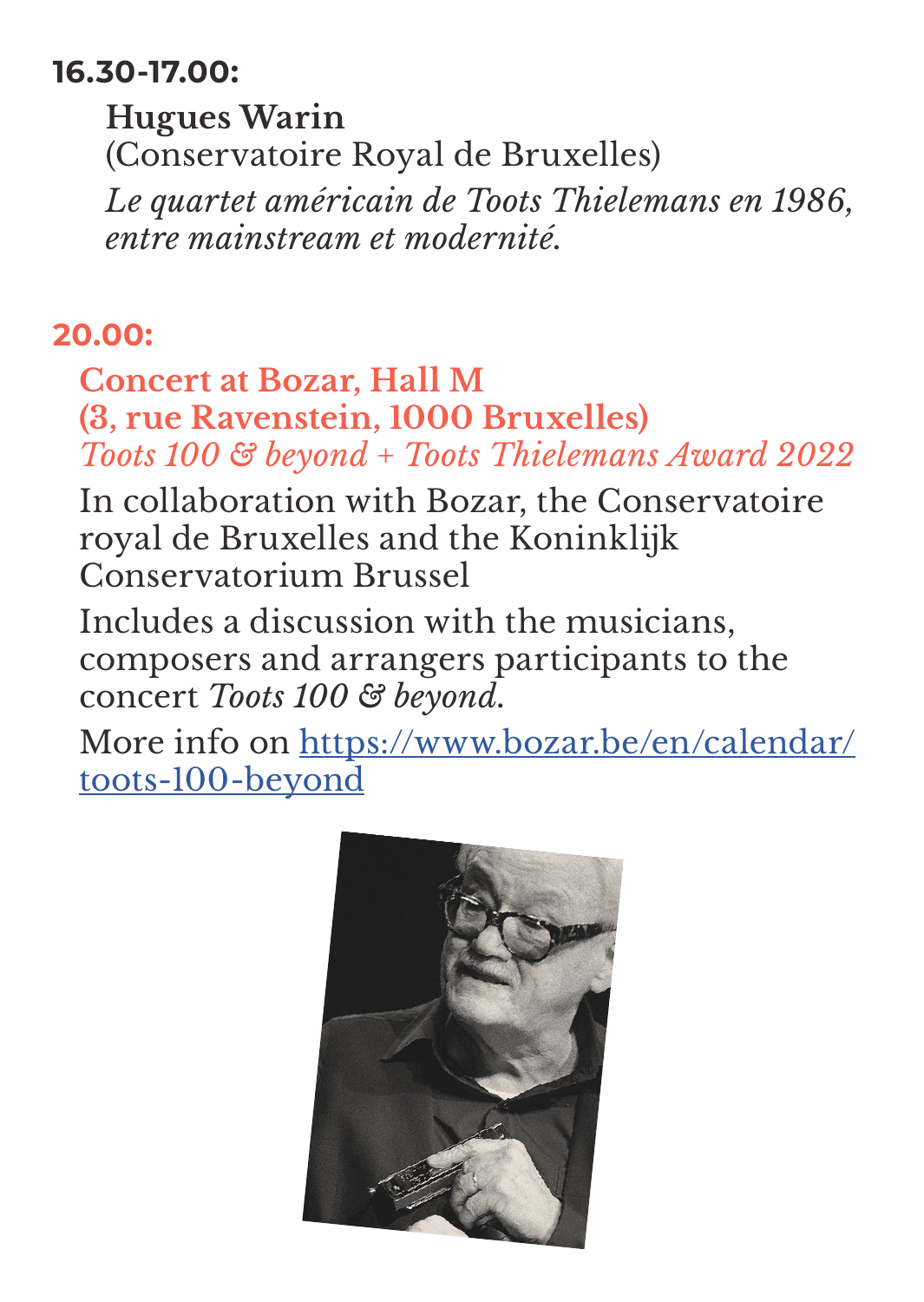

### **SESSION 5.**

Chair: Vanessa Braekeveld (Royal Library of Belgium)

### **10.00-10.30:**

**Véronique heene**  (journaliste, chargée de projets) *Les origines de Jean Baptiste Frédéric Isidore Thielemans (1922-2016)*

### **10.30-11.00:**

**Andreas Stynen** (Katholieke Universiteit Leuven)

*Variaties in een Belgische toonaard. Toots Thielemans en de nuances van nationale identificatie*

# **11.00-11.20:** Coffee break

### **11.20-12.20**

Chair: Frédéric Lemmers (Royal Library of Belgium)

**KEYNOTE 4: Matthias Heyman** (Vrije Universiteit Brussel-Koninklijk Conservatorium Brussel)

*Happy Brusselair: Toots and the Belgian jazz scene in the 1940s-1950s*

# **12.20-13.40:** Lunch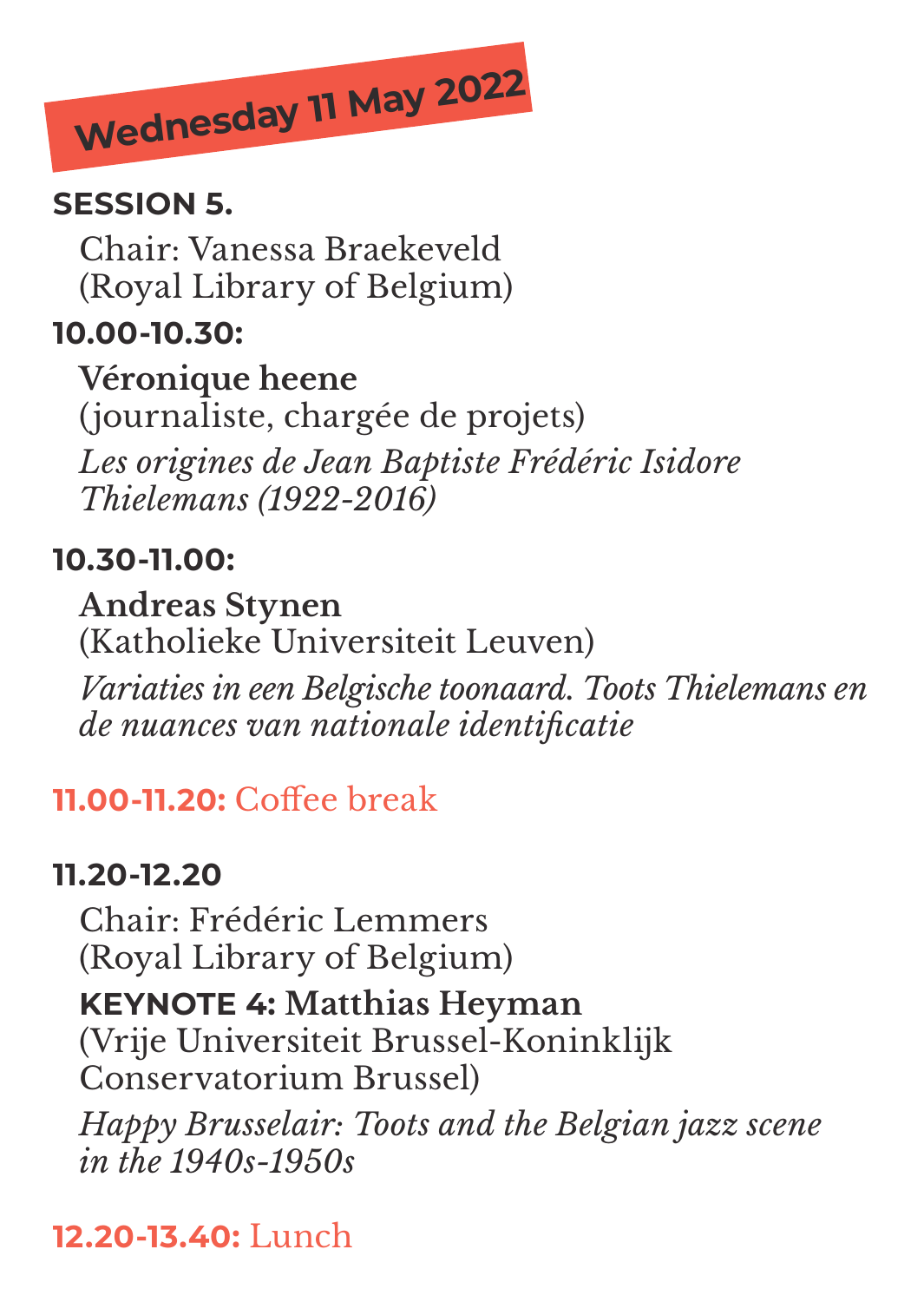## **13.40-14.40 ROUNDTABLE.**

Chair: Hélène Sechehaye (Conservatoire Royal de Bruxelles)

**Vincent Tempels**, **Christophe Loncour**, **Patrick Bauwens**, sound-engineers who worked with Toots Thielemans

*La fabrique du son de Toots Thielemans racontée par ses ingénieurs du son.* 

Simultaneous translation into English

# **14.40-14.50:**

**Closing remarks** (Hugo Rodriguez, Royal Library of Belgium)

### **15.00-17.00**

Visit of the exhibition *Toots 100. The Sound of a Belgian Legend* Location : KBR niveau +3



#### **Tickets**

*Online :* www.kbr/tickets

*On site:* Main entrance-Accueil Gutenberg (niveau -2) +32-(0)2-519.53.11 - info@kbr.be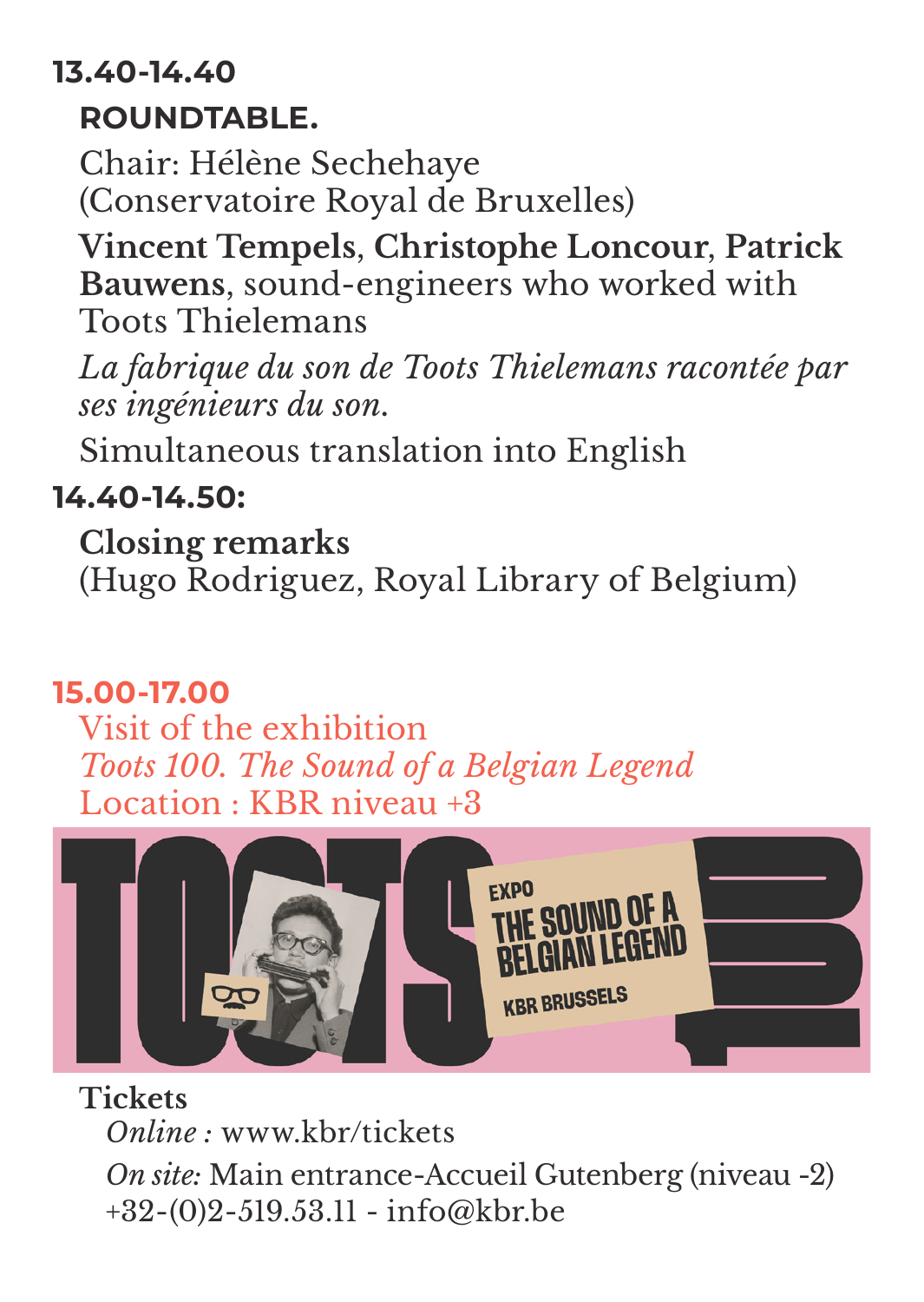# **Organising Committee**

#### **Hugo Rodriguez**

(KBR - Royal Library of Belgium)

### **Hélène Sechehaye**

(International Council for Traditional Music Belgium, Conservatoire Royal de Bruxelles)

#### **Matthias Heyman**

(KCB – Koninklijk Conservatorium Brussel, International Association for the Study of Popular Music Benelux)

#### **Anaïs Verhulst**

(Centrum voor Muziek- en Podiumerfgoed, International Council for Traditional Music Belgium)

#### **Valérie Dufour**

(Université Libre de Bruxelles, Fonds National de la Recherche Scientifique)

**Christophe Pirenne** (Université de Liège, Académie royale de Belgique)

### **Jeroen D'hoe**

(Katholieke Universiteit Leuven, LUCA School of Arts)

#### **Henri Vanhulst**

(Société belge de Musicologie, Académie royale de Belgique)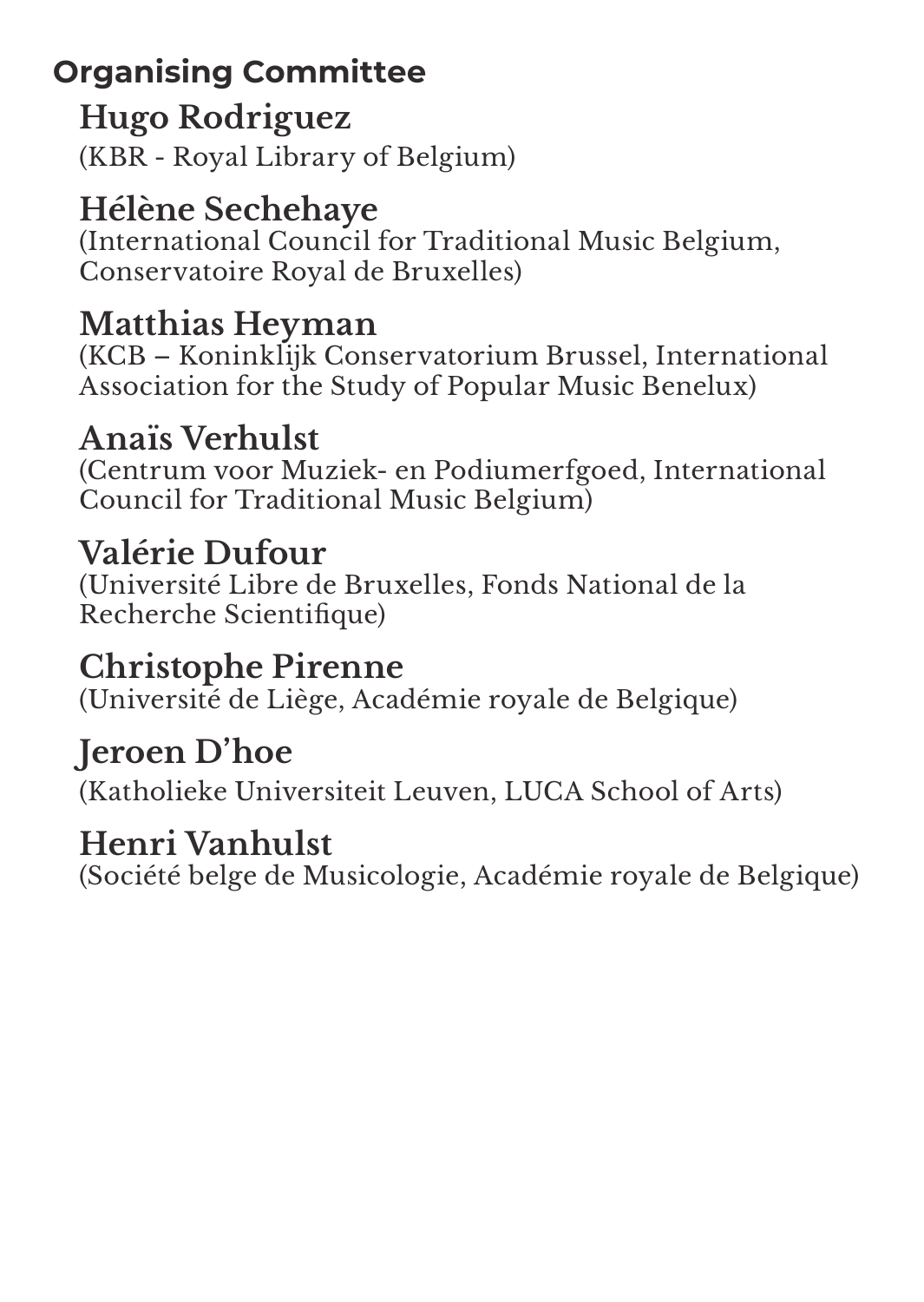**Scientific Committee**

**Hugo Rodriguez** (Royal Library of Belgium)

**Hélène Sechehaye** (International Council for Traditional Music Belgium, Conservatoire Royal de Bruxelles)

**Matthias Heyman** (KCB – Koninklijk Conservatorium Brussel, International Association for the Study of Popular Music Benelux)

**Géry Dumoulin** (Musical Instruments Museum)

**Marie Cornaz** (Royal Library of Belgium)

**Christophe Pirenne** (Université de Liège, Académie royale de Belgique)

**Nicholas Cooper** (University College, Dublin)

**Martin Guerpin** (Université d'Évry-Val-d'Essonne, Paris-Saclay)

**Valérie Dufour** (Université Libre de Bruxelles, Fonds National de la Recherche Scientifique)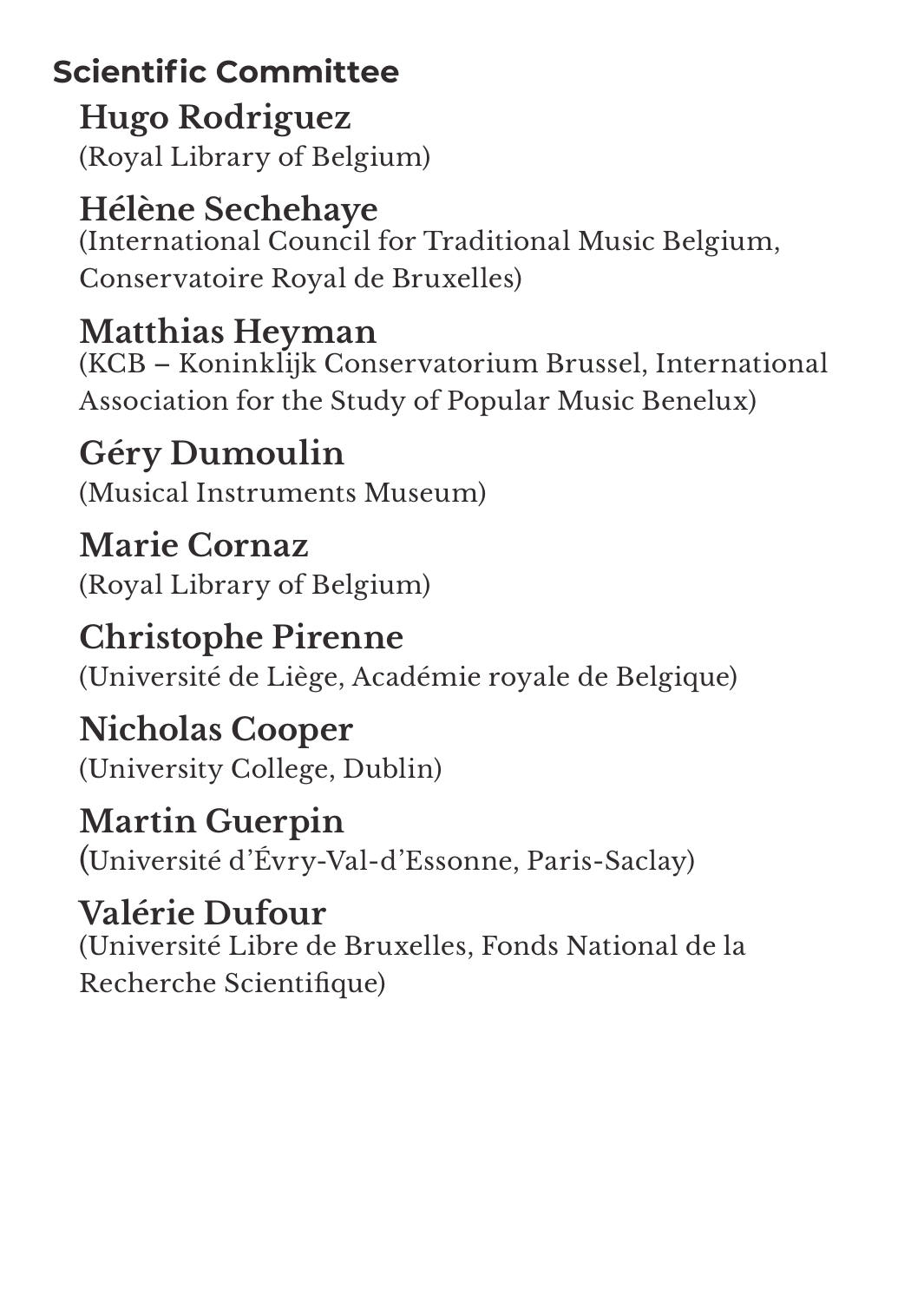